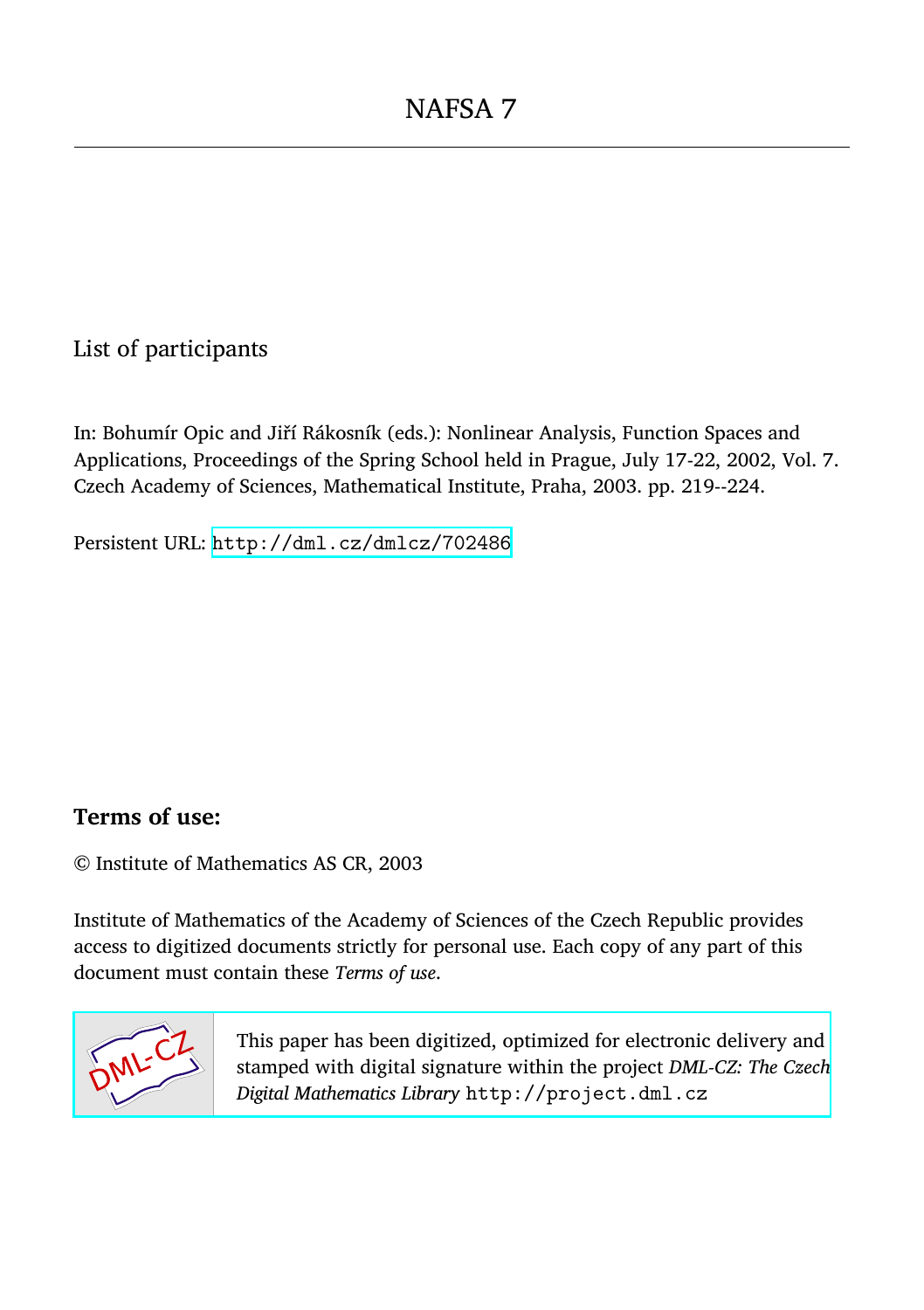## LIST OF PARTICIPANTS

Angela Alberico Istituto per le Applicazioni del Calcolo "M. Picone" – C.N.R. (Sezione di Napoli), Via Pietro Castellino 111, I-80131 Napoli, Italy alberico@iam.na.cnr.it

Mats Erik Andersson Department of Mathematics, University of Stockholm, SE-106 91 Stockholm, Sweden matsa@matematik.su.se

JÜRGEN APPELL Department of Mathematics, University of Würzburg, Am Hubland, D-97074 Würzburg, Germany appell@mathematik.uni-wuerzburg.de

João Pedro Boto CMAF – Universidade de Lisboa, Av. Prof. Gama Pinto 2, 1649-003 Lisboa, Portugal boto@lmc.fc.ul.pt

Barbara Brandolini Dipartimento di Matemática e Applicazioni "R. Caccioppoli", Università degli Studi di Napoli "Federico II", Via Cintia, Complesso Universitario Monte S. Angelo, I-80126 Napoli, Italy brandolini@unina.it

JOAN CERDÀ Departament de Matem`atica Aplicada i An`alisi, Universitat de Barcelona, Gran Via 585, 08071 Barcelona, Spain cerda@mat.ub.es

ROBERT ČERNÝ Department of Mathematical Analysis, Faculty of Mathematics and Physics, Charles University, Sokolovsk´a 83, 186 75 Praha 8, Czech Republic rcerny@karlin.mff.cuni.cz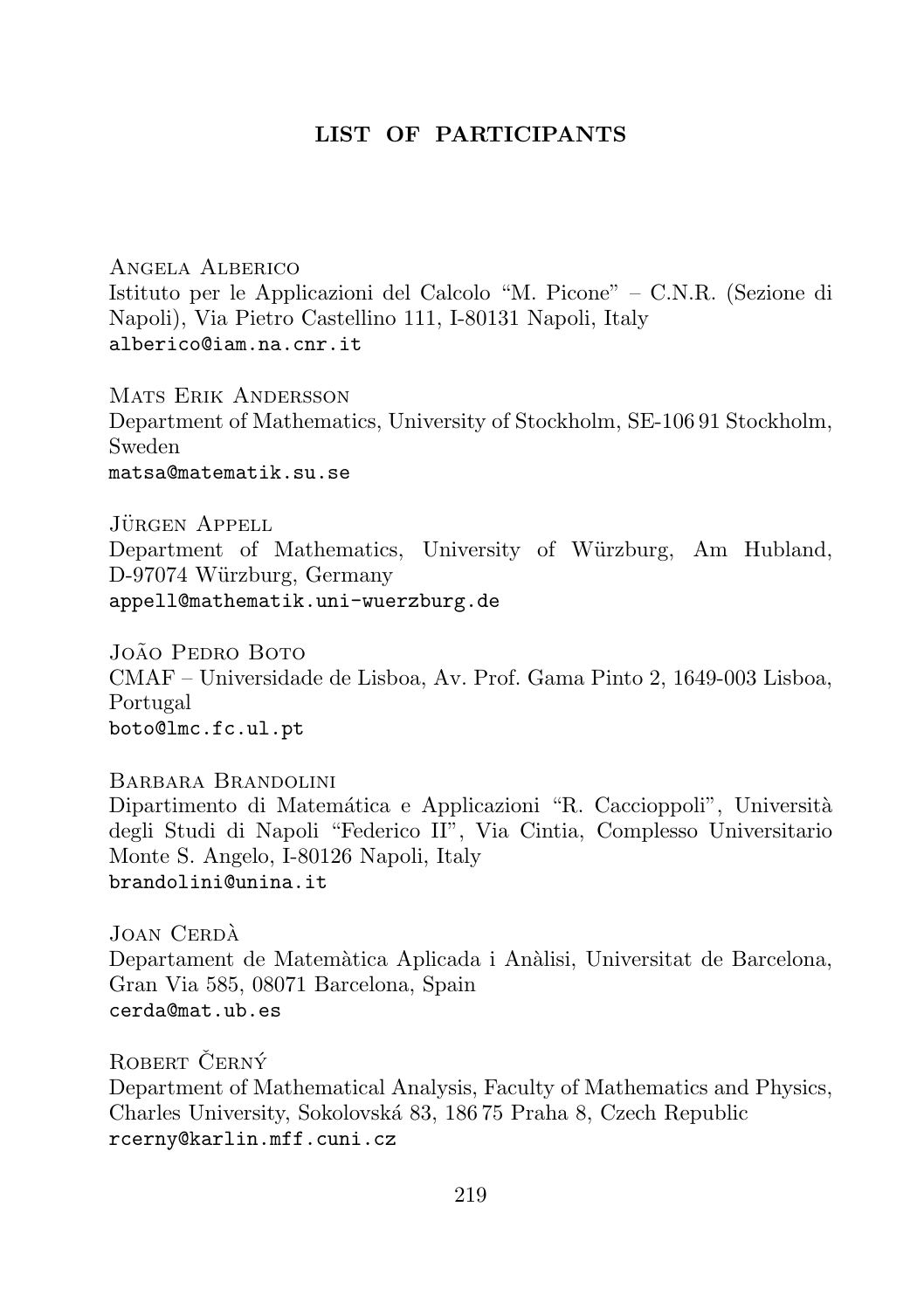Giuseppina di Blasio Dipartimento di Matemática e Applicazioni "R. Caccioppoli", Università degli Studi di Napoli "Federico II", Via Cintia, Complesso Universitario Monte S. Angelo, I-80126 Napoli, Italy diblgius@matna2.dma.unina.it

Lars Diening Eckerstr. 1, D-79104 Freiburg, Germany diening@mathematik.uni-freiburg.de

Lasha Ephremidze A. Razmadze Mathematical Institute of the Georgian Academy of Sciences, M. Aleksidze St. 1, 380093 Tbilisi, Georgia lasha@rmi.acnet.ge

ALBERTO FIORENZA Dipartimento di Costruzioni e Metodi Matematici in Architettura, Facolt`a di Architettura, Universit`a di Napoli "Federico II", via Monteoliveto 3, I-80134 Napoli, Italy fiorenza@unina.it

Bruno Franchi Dipartimento di Matemática, Università di Bologna, Piazza di Porta San Donato 5, I-40126 Bologna, Italy franchib@dm.unibo.it

Nobuhiko Fujii Tokai University, 3-20-1 Orido Shimizu, 424-8610 Shizuoka, Japan nfujii@scc.u-tokai.ac.jp

Natali Galanova Tomsk State University, 634028 Tomsk, Russia natagyi@mail2000.ru

AMIRAN GOGATISHVILI Mathematical Institute AS CR, Žitná 25, 115 67 Praha 1, Czech Republic gogatish@math.cas.cz

PETR GURKA Department of Mathematics, Technical Faculty, Czech University of Agriculture, Kam´yck´a 129, 165 21 Praha 6, Czech Republic gurka@tf.czu.cz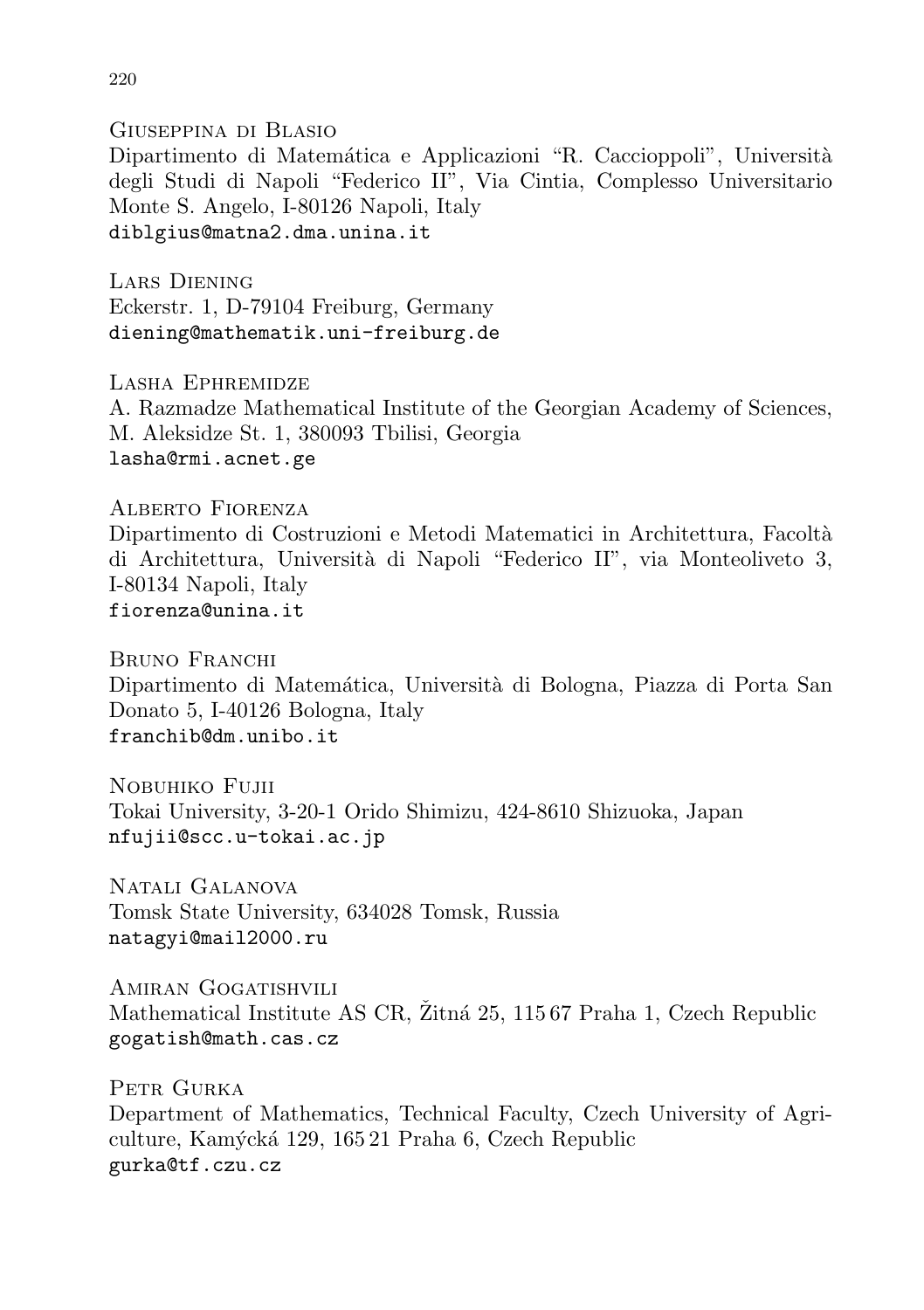Petteri Harjulehto Department of Mathematics, P. O. Box 4, FIN-00014 University of Helsinki, Finland pharjule@cc.helsinki.fi

Desmond Harris Pryske Cottage, Llanishen, Chepstow, Gwent NP6 6QD, United Kingdom

PETR HONZÍK Department of Mathematical Analysis, Faculty of Mathematics and Physics, Charles University, Sokolovsk´a 83, 186 75 Praha 8, Czech Republic honzikp@math.missouri.edu

Pankaj Jain Department of Mathematics, Deshbandhu College (University of Delhi) Kalkaji, 110019 New Delhi, India pankajkrjain@hotmail.com

Rakel Kaila Brunnebergintie 104, FIN-02400 Kirkkonummi, Finland anja.kaila@helsinki.fi

Vakhtang Kokilashvili A. Razmadze Mathematical Institute, of the Georgian Academy of Sciences, M. Aleksidze St. 1, 380093 Tbilisi, Georgia kokill@rmi.acnet.ge

Pekka Koskela Department of Mathematics, University of Jyväskylä, P. O. Box 35, FIN-40351 Jyväskylä, Finland pkoskela@maths.jyu.fi

Mika Koskenkoja Department of Mathematics, P. O. Box 4 (Yliopistonkatu 5), FIN-00014 University of Helsinki, Finland mika.koskenoja@helsinki.fi

MIROSLAV KRBEC Mathematical Institute AS CR, Žitná 25, 115 67 Praha 1, Czech Republic krbecm@math.cas.cz

Alois Kufner Mathematical Institute AS CR, Žitná 25, 115 67 Praha 1, Czech Republic kufner@math.cas.cz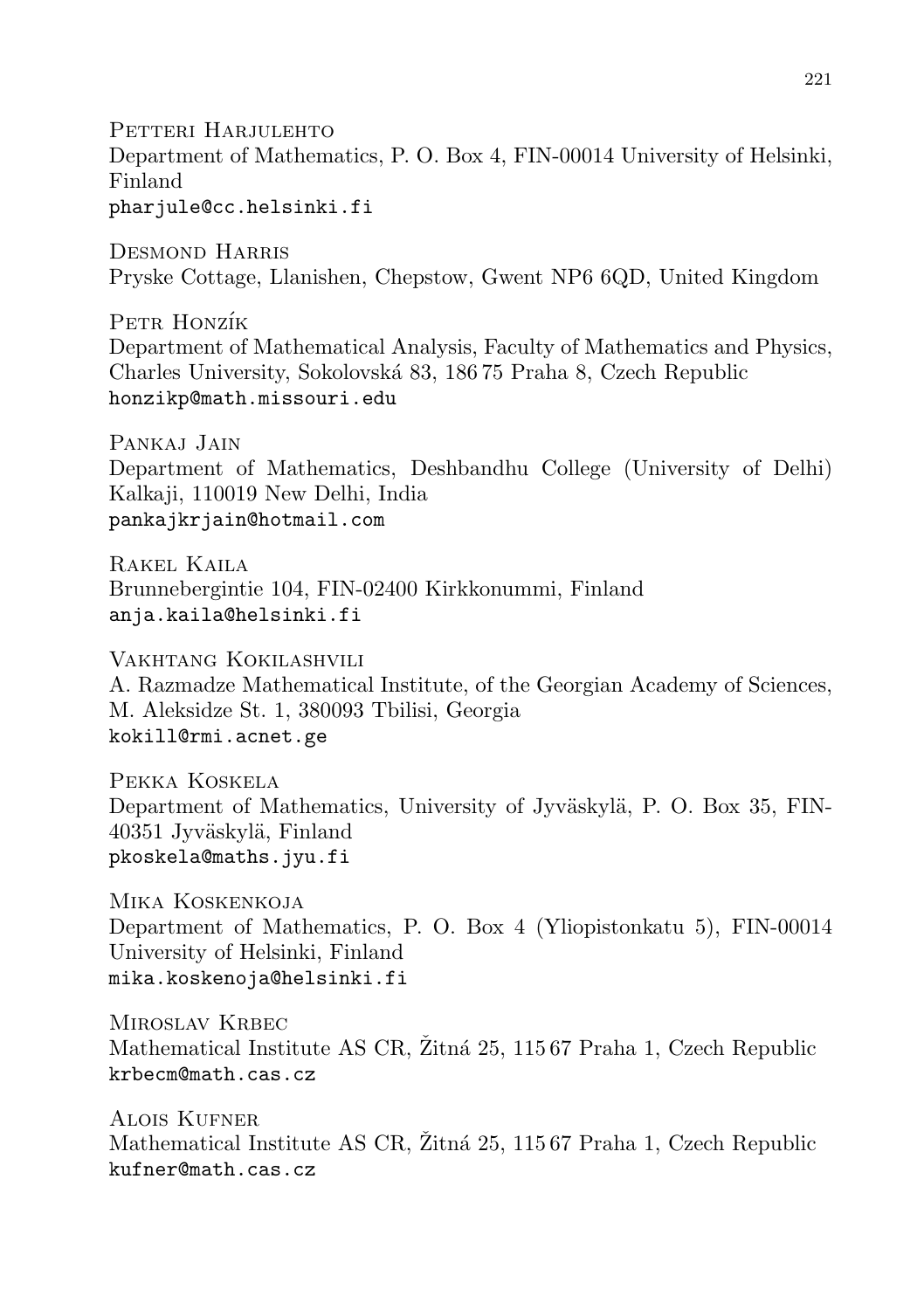MALGORZATA KUCHTA Wroclaw University of Technology, Institute of Mathematics, Wybrzeźe Wyspianskiego 27, PL-50 370 Wroclaw, Poland kuchta@im.pwr.wroc.pl

PIER DOMENICO LAMBERTI Dipartimento di Matem´atica Pura ed Applicata, Via Belzoni 7, I-35131 Padova, Italy lamberti@math.unipd.it

Jan Lang Department of Mathematics, The Ohio State University, 100 Math Tower, 231 West 18th Avenue, Columbus, OH 43210-1174, U.S.A. lang@math.ohio-state.edu

Visa Latvala Department of Mathematics, University of Joensuu, P. O. Box 111, FIN-80101 Joensuu, Finland visa.latvala@joensuu.fi

Jan Maly´ Department of Mathematical Analysis, Faculty of Mathematics and Physics, Charles University, Sokolovsk´a 83, 186 75 Praha 8, Czech Republic maly@karlin.mff.cuni.cz

Josipa-Pina Milišić Department of Applied Mathematics, Faculty of Electrical Engineering and Computing, University of Zagreb, Unska 3, 10000 Zagreb, Croatia pina@msun.zpm.fer.hr

ALEŠ NEKVINDA Department of Mathematics, Faculty of Civil Engineering, Czech Technical University, Thákurova 7, 166 29 Praha 6, Czech Republic nekvinda@fsv.cvut.cz

Christoph J. Neugebauer Department of Mathematics, Purdue University, 150 N. University St., W. Lafayette, IN 47907-2067, U.S.A. neug@math.purdue.edu

Jani Onninen Department of Mathematics, University of Jyväskylä, P. O. Box 35, FIN-40351 Jyväskylä, Finland jaonnine@maths.jyu.fi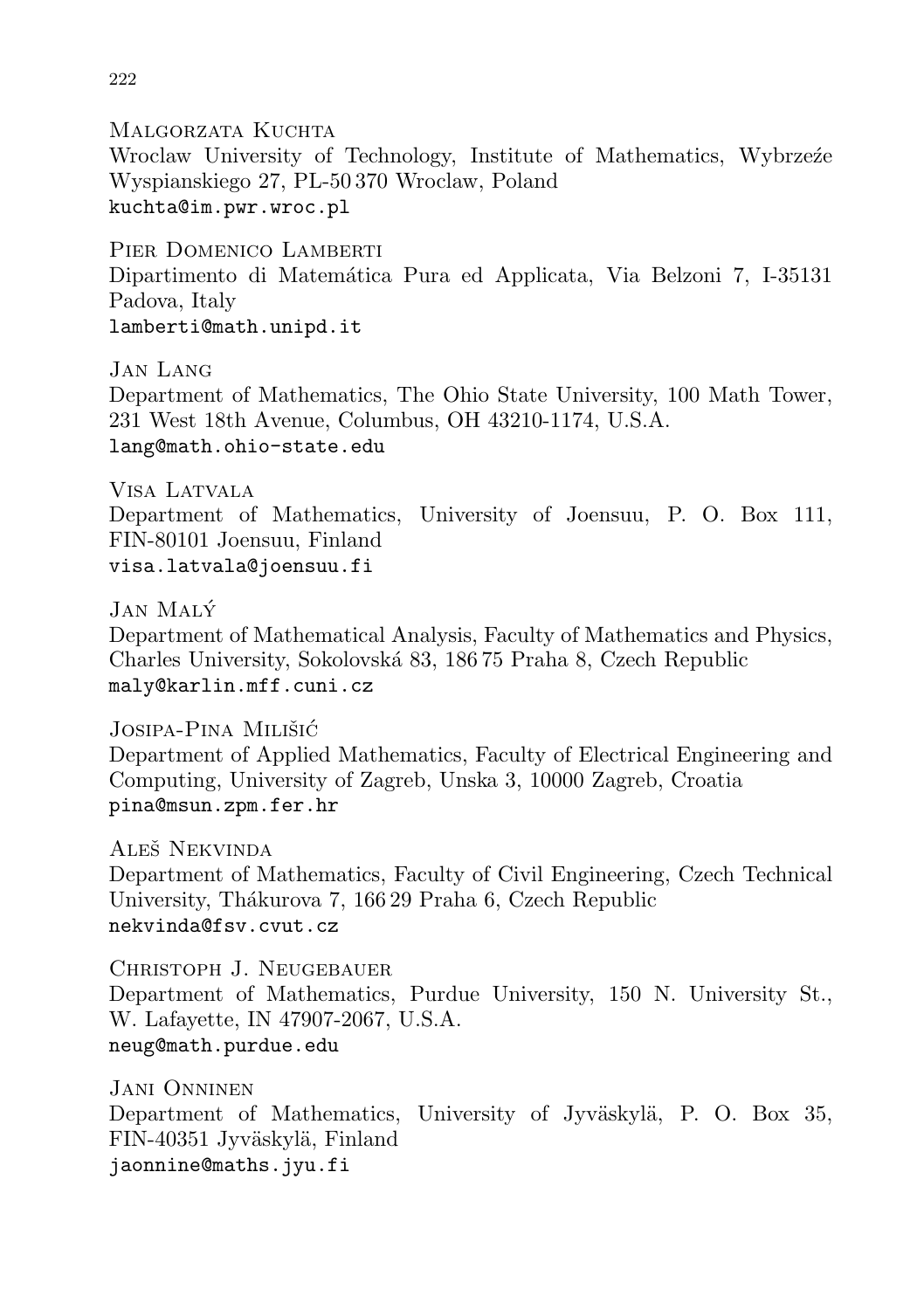David Opěla Department of Mathematics, Campus Box 1146, Washington University in Saint Louis, Saint Louis, MO 63130, U.S.A. opela@math.wustl.edu

BOHUMÍR OPIC Mathematical Institute AS CR,  $\tilde{\text{Z}t}$  25, 115 67 Praha 1, Czech Republic opic@math.cas.cz

Mikko Pere Department of Mathematics, P. O. Box 4 (Yliopistonkatu 5), FIN-00014 University of Helsinki, Finland mikko.pere@helsinki.fi

Luboš Pick Department of Mathematical Analysis, Faculty of Mathematics and Physics, Charles University, Sokolovsk´a 83, 186 75 Praha 8, Czech Republic pick@karlin.mff.cuni.cz

Mariusz Piotrowski Friedrich-Schiller-Universität Jena, Mathematisches Institut, Ernst-Abbe-Platz 1–4, D-07743 Jena, Germany marian@minet.uni-jena.de

Kai Rajala Department of Mathematics and Statistics, University of Jyväskylä, P. O. Box 35, FIN-40351 Jyväskylä, Finland kirajala@cc.jyu.fi

JIŘÍ RÁKOSNÍK Mathematical Institute AS CR,  $\ddot{\text{Z}}$ ttná 25, 115 67 Praha 1, Czech Republic rakosnik@math.cas.cz

JAVIER RODRÍGUEZ Departament de Matemàtica Aplicada i Anàlisi, Universitat de Barcelona, Gran Via 585, 08071 Barcelona, Spain jrodrigu@mat.ub.es

HANS-JÜRGEN SCHMEISSER Mathematisches Institut, Friedrich-Schiller-Universität Jena, Ernst-Abbe-Platz 1–4, D-07743 Jena, Germany mhj@minet.uni-jena.de